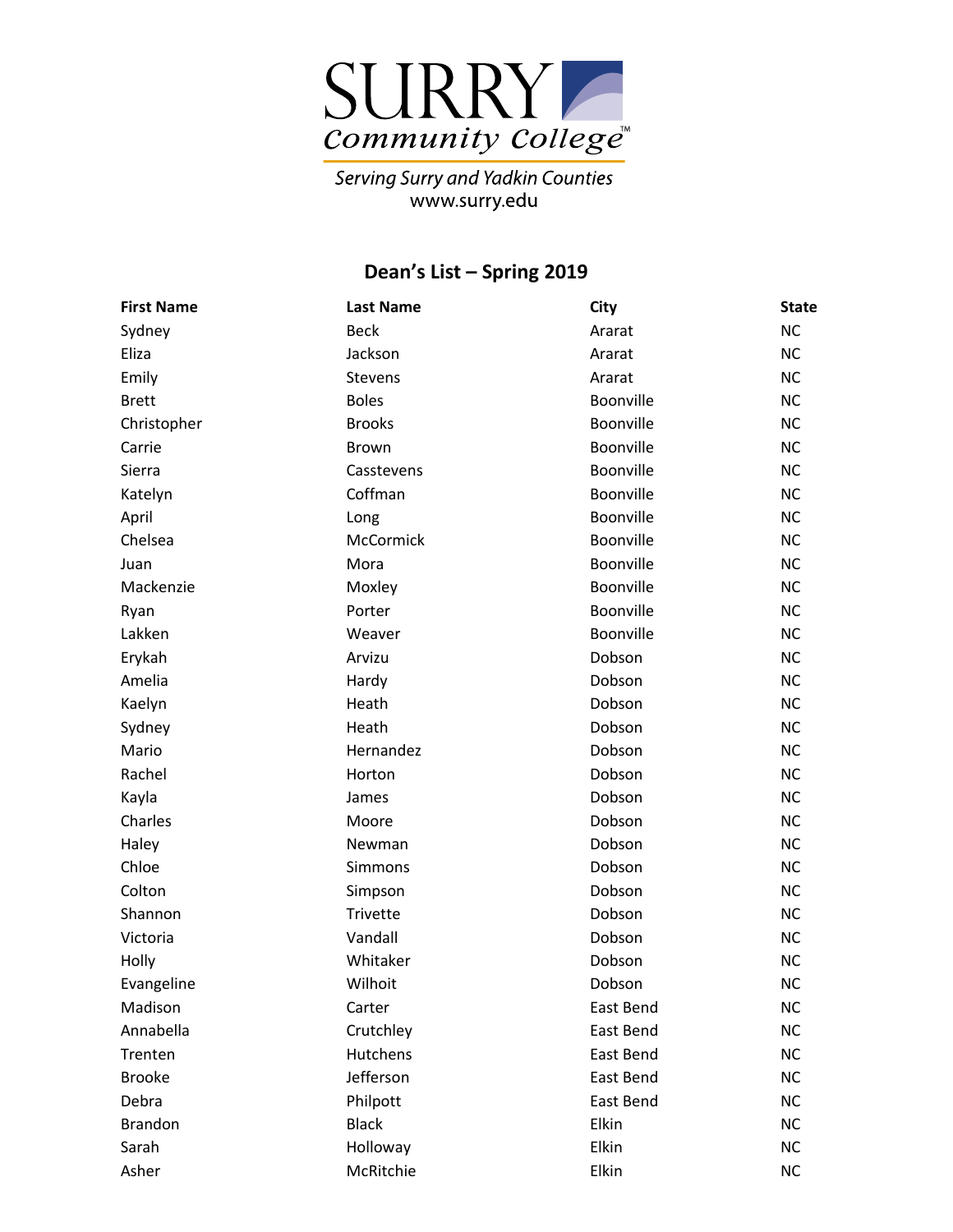| <b>First Name</b> | <b>Last Name</b> | City                    | <b>State</b> |
|-------------------|------------------|-------------------------|--------------|
| Joe               | Patterson        | Elkin                   | <b>NC</b>    |
| Anna              | Poindexter       | Elkin                   | <b>NC</b>    |
| Jessica           | Solis            | Elkin                   | <b>NC</b>    |
| Katie             | Spainhour        | Elkin                   | <b>NC</b>    |
| Hallee            | Stanley          | Elkin                   | <b>NC</b>    |
| MacKenzie         | <b>Tilley</b>    | Elkin                   | <b>NC</b>    |
| Austin            | <b>Hawkins</b>   | <b>Glade Valley</b>     | <b>NC</b>    |
| Erica             | Castillo Duran   | Hamptonville            | <b>NC</b>    |
| <b>Brisa</b>      | Hernandez        | Hamptonville            | <b>NC</b>    |
| Kimberly          | Hernandez        | Hamptonville            | <b>NC</b>    |
| Elizabeth         | Higley           | Hamptonville            | <b>NC</b>    |
| Bryan             | Jimenez-Leandro  | Hamptonville            | <b>NC</b>    |
| Skylar            | Martin           | Hamptonville            | <b>NC</b>    |
| Courtney          | Wagoner          | Hays                    | <b>NC</b>    |
| Michael           | Hargett          | <b>Indian Trail</b>     | <b>NC</b>    |
| Jessica           | McDonald         | Jonesville              | <b>NC</b>    |
| Elizabeth         | Medel            | Jonesville              | <b>NC</b>    |
| Jason             | <b>Riggs</b>     | <b>Kill Devil Hills</b> | <b>NC</b>    |
| Ashley            | Davis            | King                    | <b>NC</b>    |
| Hannah            | Weaver           | King                    | <b>NC</b>    |
| Austin            | Willis           | King                    | <b>NC</b>    |
| Manuel            | Scenna           | Lewisville              | <b>NC</b>    |
| Raven             | Coleman          | Lowgap                  | <b>NC</b>    |
| Devin             | Gammons          | Lowgap                  | <b>NC</b>    |
| Emma              | Lay              | Maiden                  | <b>NC</b>    |
| <b>Brianna</b>    | Moore            | Mocksville              | <b>NC</b>    |
| Mauricio          | Mayorga Munoz    | Mooresville             | <b>NC</b>    |
| Jayden            | Arnder           | <b>Mount Airy</b>       | <b>NC</b>    |
| <b>Baylee</b>     | <b>Atkins</b>    | <b>Mount Airy</b>       | <b>NC</b>    |
| Jesse             | Bowman           | <b>Mount Airy</b>       | <b>NC</b>    |
| Jamie             | Cabrera          | <b>Mount Airy</b>       | <b>NC</b>    |
| Marlen            | Castillo         | <b>Mount Airy</b>       | <b>NC</b>    |
| William           | Cooper           | <b>Mount Airy</b>       | <b>NC</b>    |
| Ashley            | Cosgrove         | <b>Mount Airy</b>       | <b>NC</b>    |
| <b>Brandon</b>    | Cunningham       | <b>Mount Airy</b>       | <b>NC</b>    |
| Katelyn           | Duncan           | <b>Mount Airy</b>       | <b>NC</b>    |
| Mallory           | Eaton            | <b>Mount Airy</b>       | <b>NC</b>    |
| Catherine         | Edwards          | <b>Mount Airy</b>       | <b>NC</b>    |
| Jordan            | Edwards          | <b>Mount Airy</b>       | <b>NC</b>    |
| Teddy             | Flippin          | <b>Mount Airy</b>       | <b>NC</b>    |
| Shelli            | Goins            | <b>Mount Airy</b>       | <b>NC</b>    |
| <b>Nicklaus</b>   | <b>Hicks</b>     | <b>Mount Airy</b>       | <b>NC</b>    |
| Abigail           | Hooper           | <b>Mount Airy</b>       | <b>NC</b>    |
| Katelynn          | Lyons            | <b>Mount Airy</b>       | <b>NC</b>    |
| Christian         | McCraw           | <b>Mount Airy</b>       | <b>NC</b>    |
| Zuleima           | Miranda Garcia   | <b>Mount Airy</b>       | <b>NC</b>    |
| Olivia            | Moore            | <b>Mount Airy</b>       | <b>NC</b>    |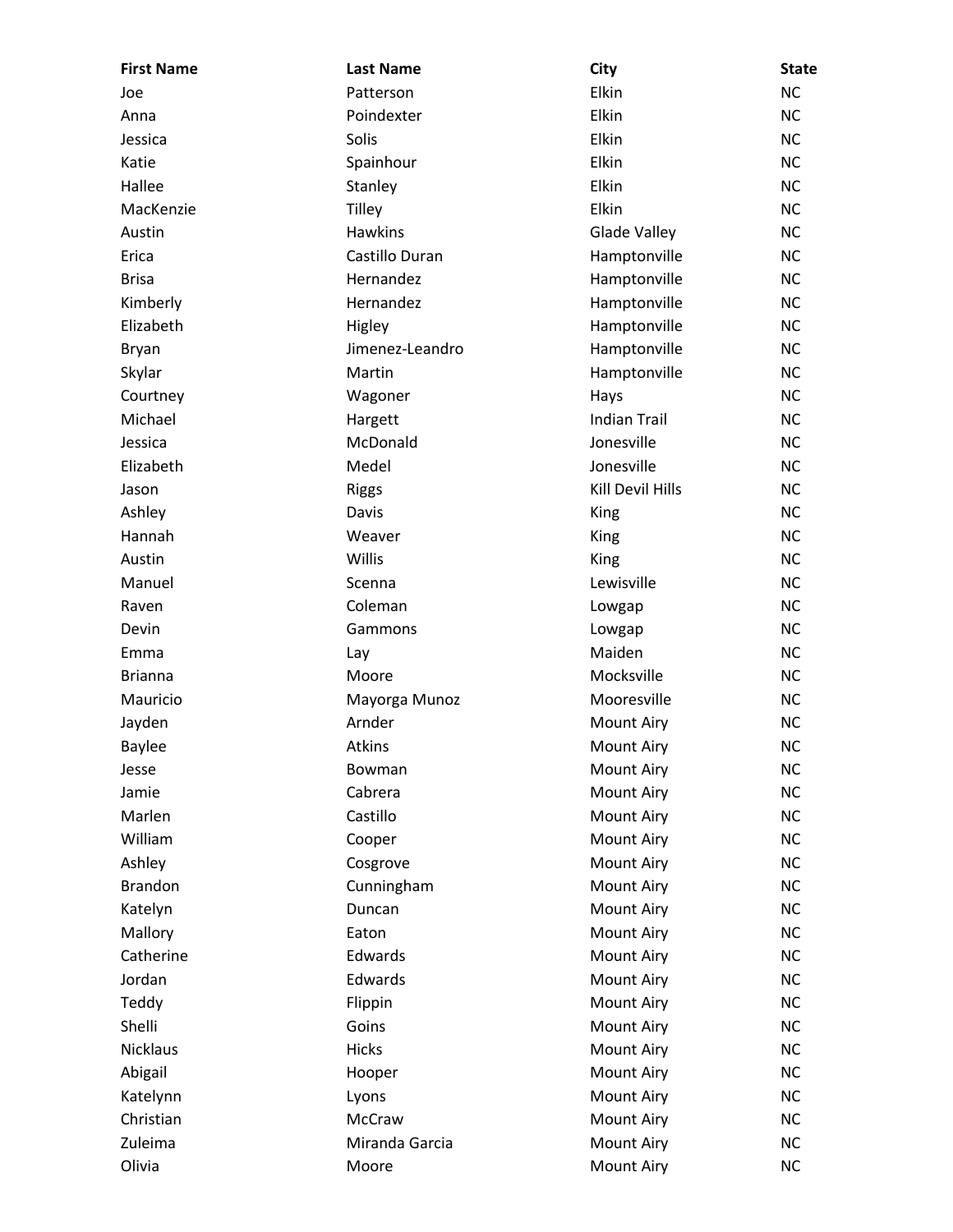| <b>First Name</b> | <b>Last Name</b>  | <b>City</b>          | <b>State</b> |
|-------------------|-------------------|----------------------|--------------|
| William           | Morgan            | Mount Airy           | <b>NC</b>    |
| Penny             | Nunn              | Mount Airy           | <b>NC</b>    |
| James             | Orange            | Mount Airy           | <b>NC</b>    |
| Caitlyn           | Price             | Mount Airy           | <b>NC</b>    |
| Alexis            | Puckett           | <b>Mount Airy</b>    | <b>NC</b>    |
| Layne             | Roundy            | Mount Airy           | <b>NC</b>    |
| Iliana            | Saavedra          | Mount Airy           | <b>NC</b>    |
| Anselmo           | Salazar           | Mount Airy           | <b>NC</b>    |
| Gates             | Shore             | <b>Mount Airy</b>    | <b>NC</b>    |
| Susan             | Smith             | <b>Mount Airy</b>    | <b>NC</b>    |
| Samuel            | Southern          | Mount Airy           | <b>NC</b>    |
| Clay              | Taylor            | Mount Airy           | <b>NC</b>    |
| Abby              | Thompson          | <b>Mount Airy</b>    | <b>NC</b>    |
| Daniela           | Trejo             | Mount Airy           | <b>NC</b>    |
| Edgar             | Valverde          | <b>Mount Airy</b>    | <b>NC</b>    |
| Haley             | Vaughn            | Mount Airy           | <b>NC</b>    |
| Josue             | Villegas-Silva    | <b>Mount Airy</b>    | <b>NC</b>    |
| Alexis            | Webb              | Mount Airy           | <b>NC</b>    |
| Corbin            | Welch             | Mount Airy           | <b>NC</b>    |
| Kendall           | Welch             | Mount Airy           | <b>NC</b>    |
| Abbi              | Freeman           | <b>Mount Airy</b>    | <b>NC</b>    |
| Johnny            | Sutphin           | <b>Mount Airy</b>    | <b>NC</b>    |
| Ronald            | Shumate           | North Wilkesboro     | <b>NC</b>    |
| Jessica           | Cummings          | Pfafftown            | <b>NC</b>    |
| Kolt              | <b>Bullington</b> | Pilot Mountain       | <b>NC</b>    |
| Ryan              | <b>Bunker</b>     | Pilot Mountain       | <b>NC</b>    |
| Casse             | Wilson            | Pilot Mountain       | <b>NC</b>    |
| Delia             | Hatchell          | Pinnacle             | <b>NC</b>    |
| Lauren            | Niedzwiecki       | Pinnacle             | <b>NC</b>    |
| Adam              | Schoenborn        | Pinnacle             | <b>NC</b>    |
| Lauren            | Sechrist          | Pinnacle             | <b>NC</b>    |
| <b>Brandie</b>    | Hampton           | <b>Roaring River</b> | <b>NC</b>    |
| Alexis            | Whitaker          | Ronda                | <b>NC</b>    |
| Megan             | Orr               | Sandy Ridge          | <b>NC</b>    |
| <b>Brennan</b>    | Day               | Siloam               | <b>NC</b>    |
| Andre             | Lamb              | Sparta               | <b>NC</b>    |
| Meagan            | Wagoner           | Sparta               | <b>NC</b>    |
| Jessica           | Barron            | State Rd             | <b>NC</b>    |
| Susan             | Tran              | State Rd             | <b>NC</b>    |
| Darbey            | Wood              | State Rd             | <b>NC</b>    |
| Paula             | <b>Brotherton</b> | Taylorsville         | <b>NC</b>    |
| Stephanie         | <b>Black</b>      | Thurmond             | <b>NC</b>    |
| Annie             | Douglas           | Thurmond             | <b>NC</b>    |
| Patricia          | Taylor            | Thurmond             | <b>NC</b>    |
| Chadwick          | Lambe             | Tobaccoville         | <b>NC</b>    |
| Michael           | Miller            | <b>Union Grove</b>   | <b>NC</b>    |
| Audrey            | Turner            | <b>Union Grove</b>   | <b>NC</b>    |